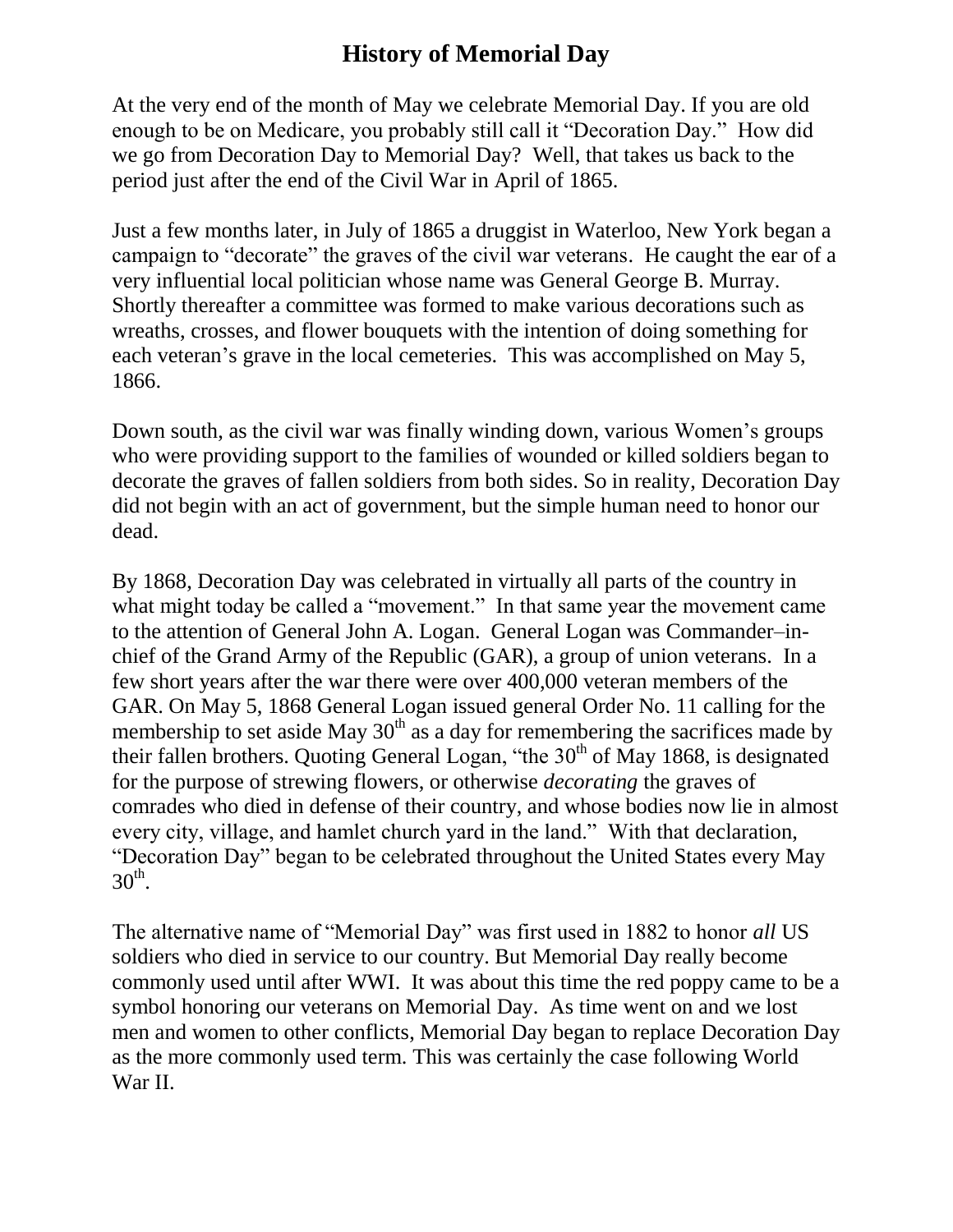

Decoration Day became..........Memorial day Flags at Military cemetery

Interestingly, Memorial Day was not declared the official name until a Federal law was passed in 1967. In the summer of 1968 Congress passed the Uniform Holidays bill which specified the traditional date of May  $30<sup>th</sup>$  to be moved to the last Monday of the month of May. So now you know how we ended up getting a 3-day Memorial weekend holiday. The law took effect at the federal level in 1971, but it took several years for all 50 states to comply.

So Decoration Day evolved over the years to become known as Memorial Day, but despite the name change there are still many of our senior citizens who continue to refer to it as Decoration Day. In December of 2000 a resolution titled the "National Moment of Remembrance" resolution was passed. The Moment of Remembrance simply asks that each of us take a moment (3:00pm local time) to reflect and remember those that gave their lives so that so many more of us may live in freedom. Many patriotic events are held during the Memorial Day holiday including the President of the United States laying a wreath at the grave of the Unknown Soldier.

It is a sad but certain fact that the true meaning of Memorial Day has been diminished in that more people think of it as the "kickoff" to summer than the solemn day it started out to be 144 years ago. Ask any member of the VFW what they think about the change made by Congress. We strongly encourage all of our readers to be teachers to the young people in their lives. The next generation needs to know and respect the original meaning of Memorial Day.

Some might even argue that Abraham Lincoln himself set the table during his iconic Gettysburg Address when he ended his speech with these words, "that from these honored dead we take increased devotion to that cause for which they gave the last full measure of devotion, that we here highly resolve that these dead shall not have died in vain, that this nation, under God, shall have a new birth of freedom, and that the government of the people, by the people, and for the people shall not perish from the earth."